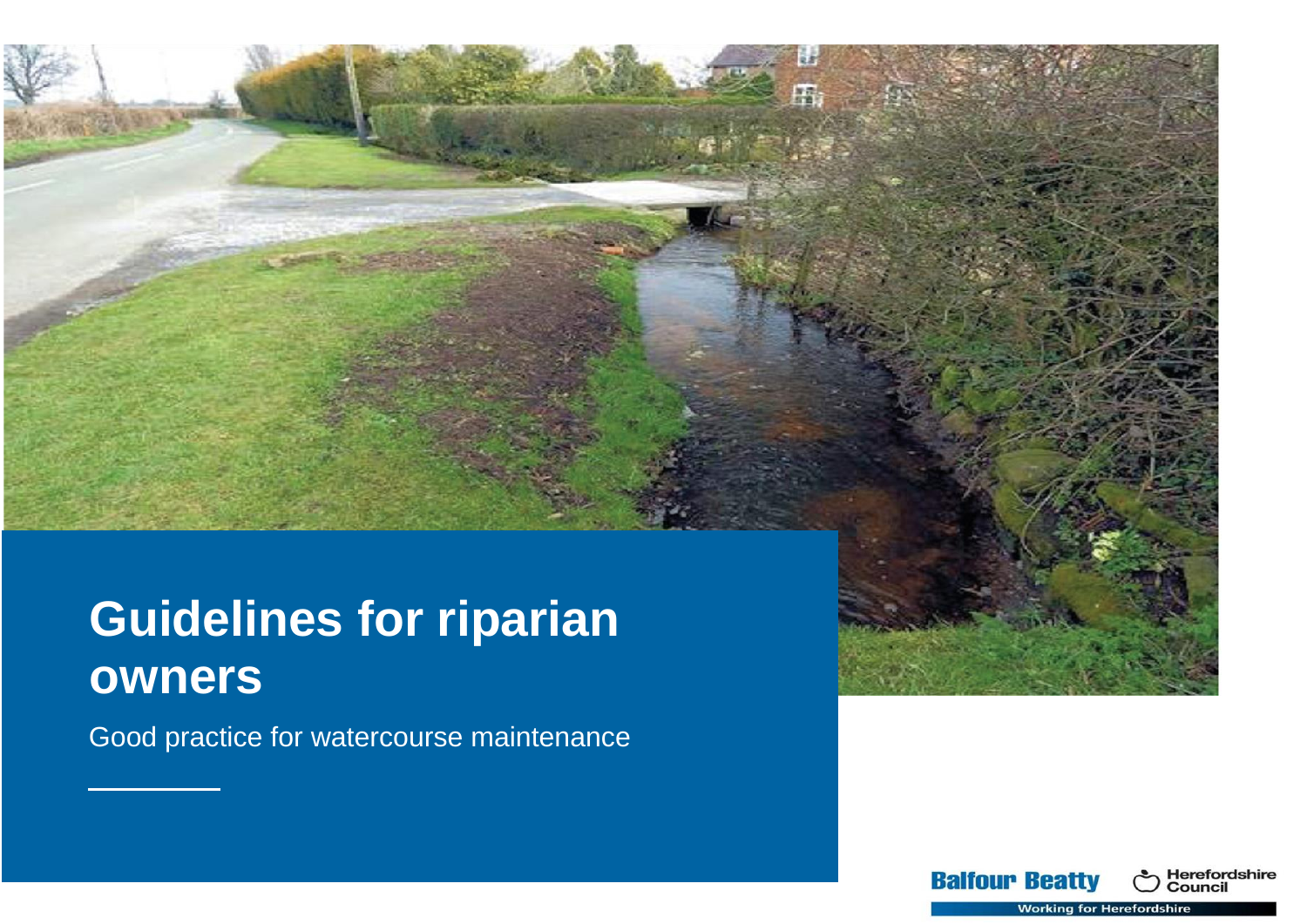# <span id="page-1-0"></span>**Contents**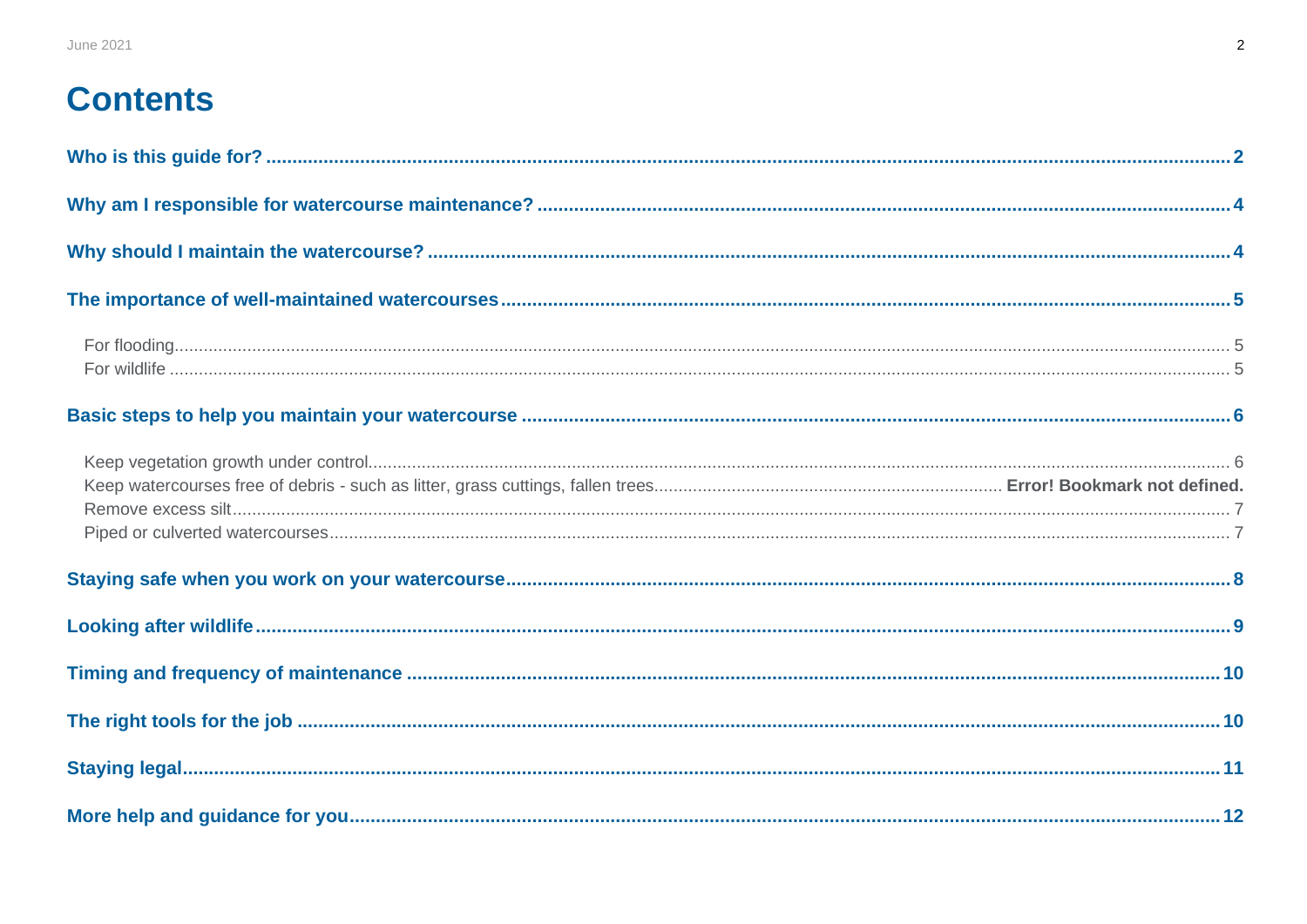# **Who is this guide for?**

This is for property and landowners, and their agents, who are riparian owners, looking for guidance on **how best to maintain their ditches**. If working on main rivers, ordinary watercourses or looking to alter the route, shape or capacity of a water course consent may be required (pg 11).

You're a 'riparian owner' if you have a watercourse, ditch, stream, river or culvert running alongside or within your property boundary. This could be anyone from farmers to a house owner with a ditch running at the front of their property. Ditches that run within the limits of the highway don't usually form part of the highway - a ditch like this is the responsibility of the adjacent landowner or householder.

**Landowner for both banks of a watercourse:** If you own the land on both sides of a ditch, you're fully responsible for the maintenance of that watercourse.

**Landowner on one bank of a watercourse, or nearest to the bank:** If you're the closest landowner to the top bank of a ditch, you're usually responsible for the maintenance - to the central line of the watercourse. This is the case even if it doesn't fall within your property boundary set out by your title deeds.

**Landowner on one side of the bank, with highway on opposite bank:** It's well established under common law that roadside ditches are the responsibility of the landowner - not Herefordshire Council, unless you have evidence to prove otherwise. This has always been the case even if Herefordshire Council as highway authority had previously exercised their right to also maintain the ditch the ultimate responsibility still lies with the landowner.



#### **Watercourses underground**

Culverted watercourses are watercourses that have been piped, usually under highways, driveways or housing developments. These are generally connected to an open watercourse at some point, but there might not be any visible signs above the ground. You're still responsible for the piped watercourse which passes through your land if you are the:

**Landowner of the land through which the culvert runs:** If you own the land on both sides of a culverted watercourse, you're fully responsible for the maintenance of that section of the watercourse in your land unless an easement agreement is in place.

**Landowner of the land next to where the culvert runs:** Many culverted watercourses follow the line of the old open ditch and may run along the boundary of properties. In that case, you're jointly responsible with your neighbour for the maintenance of that section of the piped or culverted watercourse next to your land.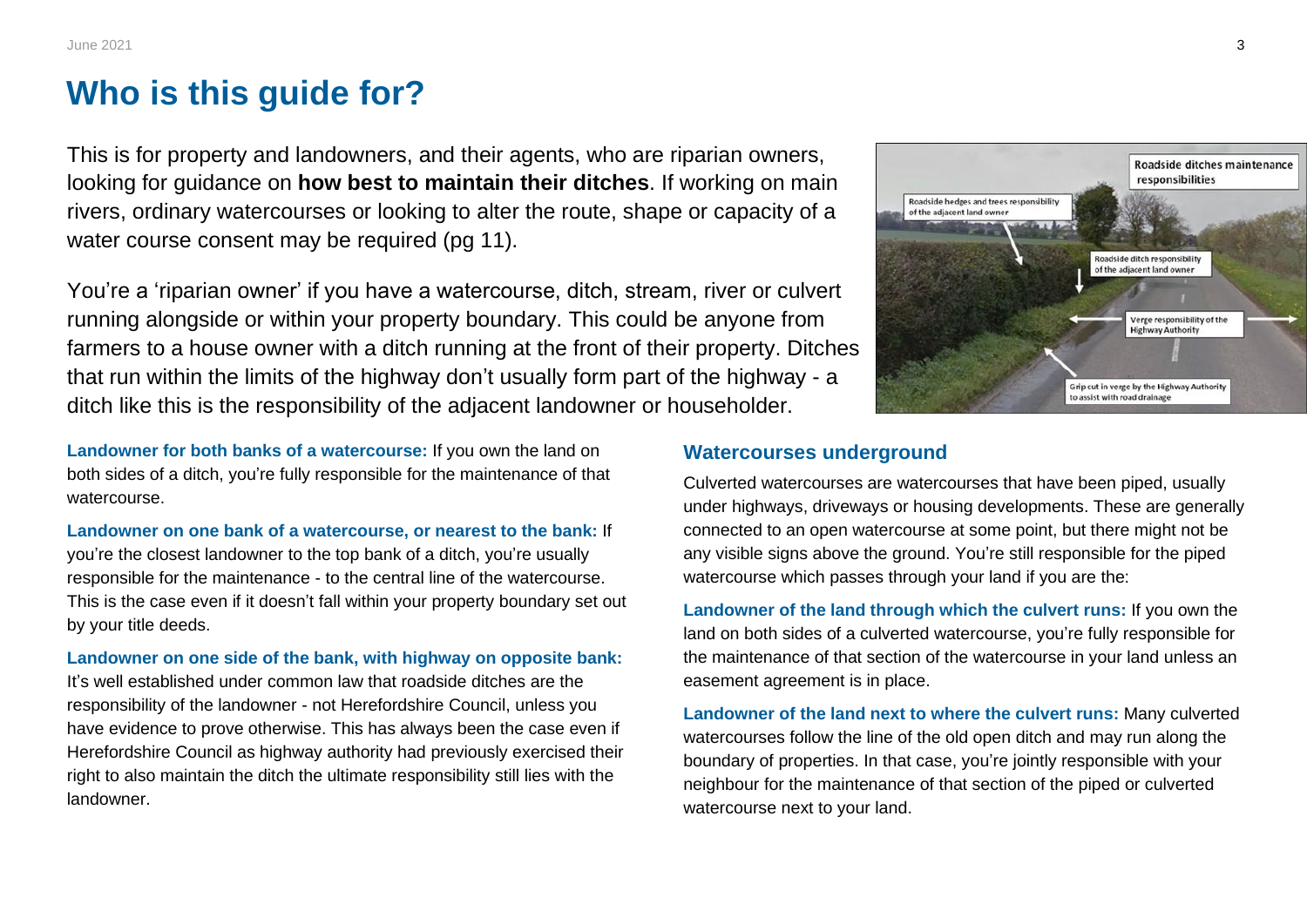

### **Legal responsibilities**

As a riparian owner, you have responsibilities for any watercourse flowing through or adjacent to your property.



# **What does this all mean?**

# <span id="page-3-0"></span>**Why am I responsible for watercourse maintenance?**

If you have a watercourse of any description flowing through or adjacent to your property, you are a riparian owner. Your responsiblities for the watercourse are set out in law in the **Public Health Act 1936**, the Land [Drainage Acts of 1991 & 1994,](https://www.legislation.gov.uk/ukpga/1991/59/contents) the [Water Resources Act 1991](https://www.legislation.gov.uk/ukpga/1991/57/contents) – as well as some local land drainage bylaws.  

# **Why should I maintain the watercourse?**

As a riparian owner, you should be maintaining the watercourse regularly as part of your regular responsibilities. And, it's especially important to keep an eye on the capacity of our county's land drainage system as we're seeing more regular changes throughout the county – such as new developments and heavier rainfall. There are a variety of reasons why it makes a difference:  

- Keeping the land well drained
- Preventing flooding by allowing water to escape efficiently
- Preventing localised flooding
- Controlling surface water
- Maximising all the functions that the watercourse was designed for
- Enhancing the environment
- Reducing landowner liability
- Improving your community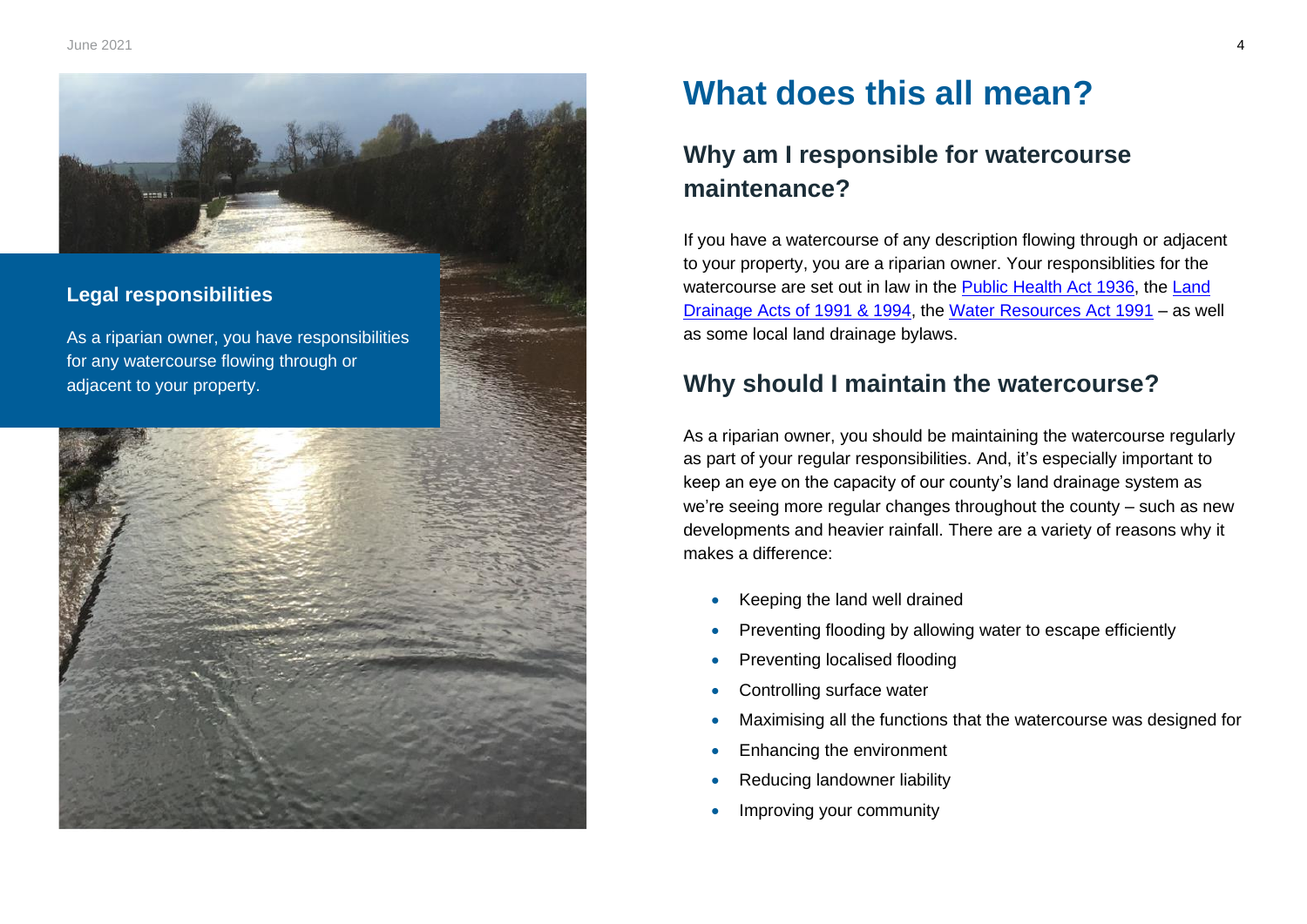# **The importance of well-maintained watercourses**

Keeping your watercourse maintained and working well benefits the whole community. Constant flooding is an issue. It can restrict access to properties, make everyday living difficult, and cause considerable expense and inconvenience for anyone that's been flooded. Recent winter weather has highlighted how important it is to maintain watercourses, to keep our land drainage systems working properly.

We've included some helpful 'best practice' information in this guide to help you carry out maintenance along your watercourse. These simple measures, such as working from one bank and not using heavy machinery in the channel, will help you keep your watercourse working in a way that protects the environment and reduces the risks of flooding.

#### **For flood risk**

Watercourses such as ditches and culverts are designed to drain surface water away, before water levels increase to such an extent that puts property, roads, land, and infrastructure at risk of flooding. If the system of ditches and culverts are maintained well, any flooding is mainly likely to affect areas in the floodplain.

Not all watercourses transport water, some act purely for storage. But, maintaining the capacity of these storage features is still important as they prevent water flooding elsewhere.

For most watercourses you'll find the cost of maintaining is relatively minor compared to the costs of flood damage - not to mention the distress and inconvenience caused if your property floods. In fact, if a flood happens as a direct result of a landowner not carrying out their riparian

responsibilities to properly maintain a watercourse, the landowner could be liable for compensation.

#### **For wildlife**

If a watercourse is carefully maintained, it can create an excellent habitat for wildlife. Careful planning, such as trimming alternate banks each year to remove obstructive vegetation, can help landowners fulfil their riparian responsibilities whilst enhancing the environment. This approach allows wildlife to migrate to opposite sides of the watercourse, rather than be forced to leave the watercourse totally.



Removing silt and debris from the watercourse bed is also very important. Again, this can enhance the environment, as well as ensure the free flow of water.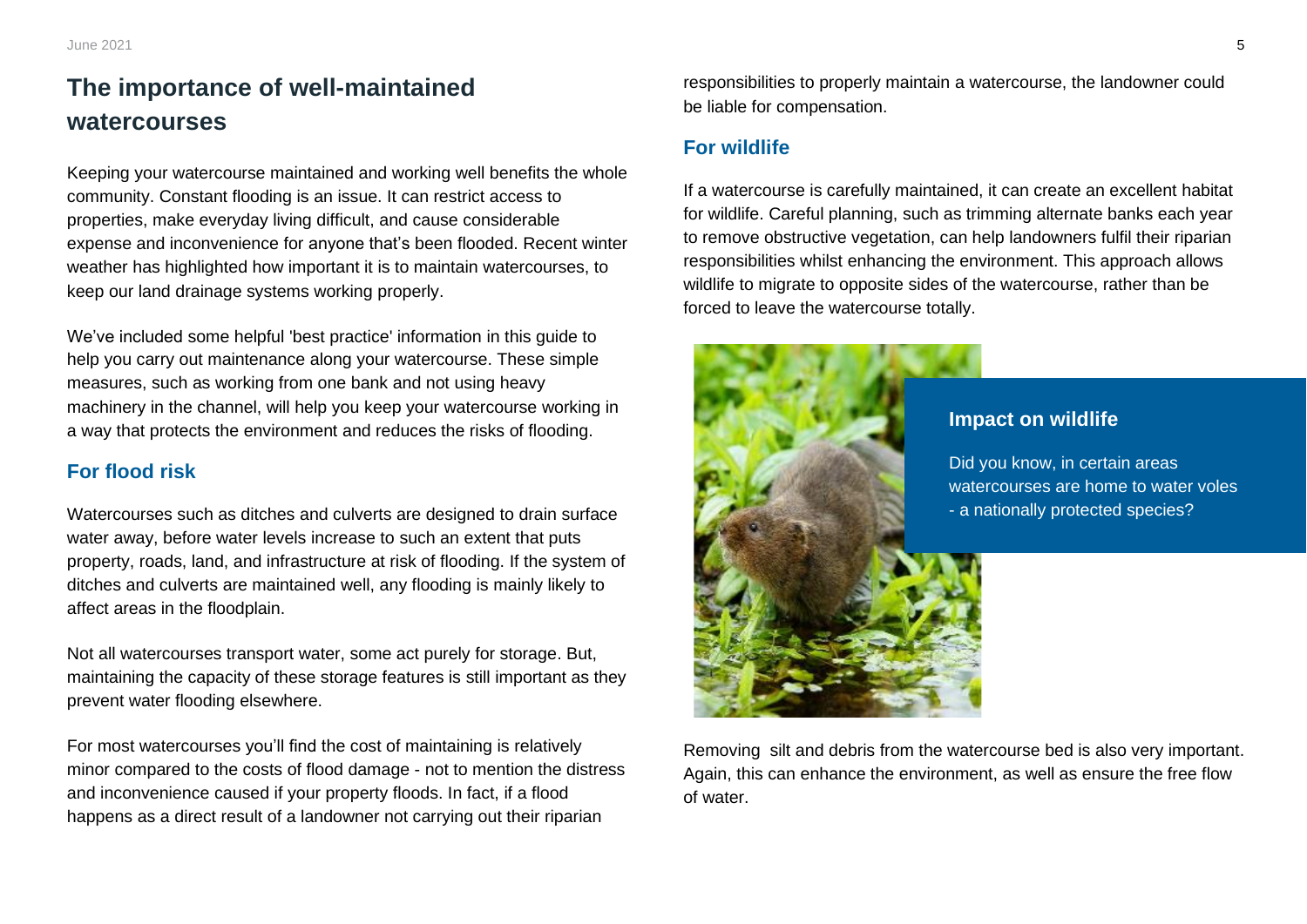June 2021 **6** 

# **Basic steps for maintaining your watercourse**

It's useful to put together a programme that sets out how often and at what time of year you'll carry out maintenance on the watercourses you're responsible for. You'll find most ditches need some degree of maintenance every year. The best time of year to do major clearance works is from late September into October - once vegetation has already begun to die back naturally and ahead of increased water flow during the winter.

## **Things to consider for your maintenance programme**

**For open watercourses:** Consider how much vegetation you plan to cut back to make sure the watercourse is able to flow freely. Set out when you'll remove silt from the watercourse bed to maintain the ditch capacity.

**For structures along your watercourse - such as weed screens, grilles, or sluices:**

You should include a routine for inspection and clearance of structures - especially including times of high flow.

**For culverted watercourses:** Inspect for blockages or signs of collapse.

#### **Keep vegetation growth under control**

- It's important to consider any impact on biodiversity. For example, you should minimise mowing of banks around ditches during the animal spawning season - from March to mid-July.
- We recommend you only cut up to just above the water level on one side of the watercourse, leaving the fringe of the bank uncut. This maintains some habitat whilst enabling a clear flow in the ditch.
- You should remove and dispose of any cuttings from clearance work you do, to keep the watercourse clear and avoid anything causing blockages downstream.

• Some trees may have tree protection orders (TPOs) - if in doubt check with Herefordshire Council

#### **Keep watercourses free of debris**

- If you create any organic waste during maintenance of your ditches, you should leave it on top of the bank for a few days - to allow any organisms to find their way back into the watercourse. After this, you can remove the waste and spread any silt onto adjacent land.
- You should completely remove all non-organic waste and disposed of it safely and ensure any necessary waste permits or exemptions are in place.
- If you disturb any debris, make sure it doesn't flow downstream it could cause problems for other landowners.
- For culverted (piped) watercourses, blockages within the pipe or at an inlet can cause flooding. You can reduce the risk of such blockages with regular inspections and removing debris.
- Culvert inlets often have protective grills to prevent debris entering the pipe and causing blockages. You should clear these regularly, especially following heavy rainfall when debris can accumulate quickly.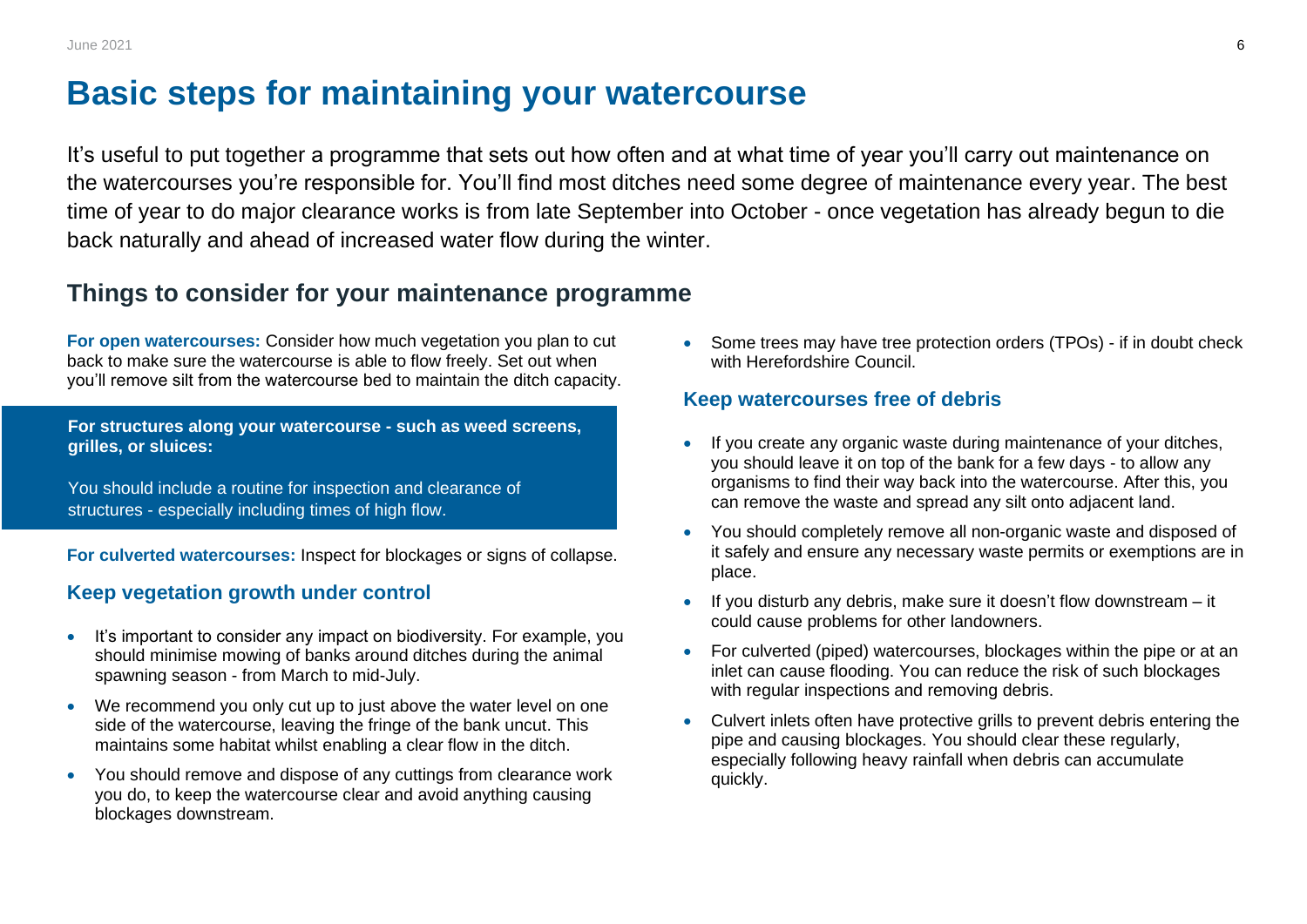## **Remove excess silt**

Silt naturally builds up in watercourses as vegetation dies back each year. As this happens, it can reduce the capacity of the watercourse or block pipes into and out of the watercourse. There are a few things you can do to counteract this:

- Remove silt along the length of the ditch to make sure it flows properly and in the right direction.
- Where there are pipes going into or out of the ditch, remove silt to the same level or below the bottom of the pipe.
- Try to maintain the original profile and cross section of the ditch, wherever possible. If you alter the gradient, it can change the flow pattern and increase flood risk. Banks with a gradient of 1 in 4 allow for easy maintenance, as well as being suitable for wildlife.
- As long as the silt isn't hazardous, you can put it on the bank of the watercourse. This allows organisms to move back into the ditch. But you need to make sure:
	- this material doesn't then block any other ditches or nearby roads, or stop water draining into the ditch if it would normally do so
	- you deposit the silt as close as possible to where it was dredged from. That is, either on the bank of the watercourse it was taken from or on land directly next to the watercourse
	- if you think the material may be hazardous for instance if it contains oils – check [guidance online](https://www.gov.uk/waste-exemptions-disposing-of-waste) for safe ways to dispose of it or contact the Environment Agency for advice.

## **Piped or culverted watercourses**

Piped or 'culverted' watercourses are prone to blockage or collapse, and will degrade over time. Where they naturally silt up, they can be difficult to access and clean.

- Blockages at the entrance or inside the pipe can cause flooding. You can reduce such blockages with regular inspections and removing any debris or silt build up as soon as you find it.
- You can either carry out regular inspections yourself or you can use a qualified drainage company. There are many drainage companies that can inspect and clear culverts.
- Culvert entrances and exits often have protective grilles to stop debris getting into the pipe and causing blockages. You should inspect these grilles regularly and clear any debris away. This is especially important during winter or periods of heavy rain, when debris can build up quickly.
- You'll need to agree the design of grilles with Herefordshire Council or the Environment Agency and get permission before you install anything. Poorly designed grilles can cause an obstruction themselves.
- Health and Safety must be your top priority when carrying out culvert maintenance. You should never enter any large culvert without getting qualified advice first.

### **Piped or culverted watercourses**

Cleaning the inside of a culvert is likely to cost more than maintenance of an open watercourse, due to the specialist equipment required to access it.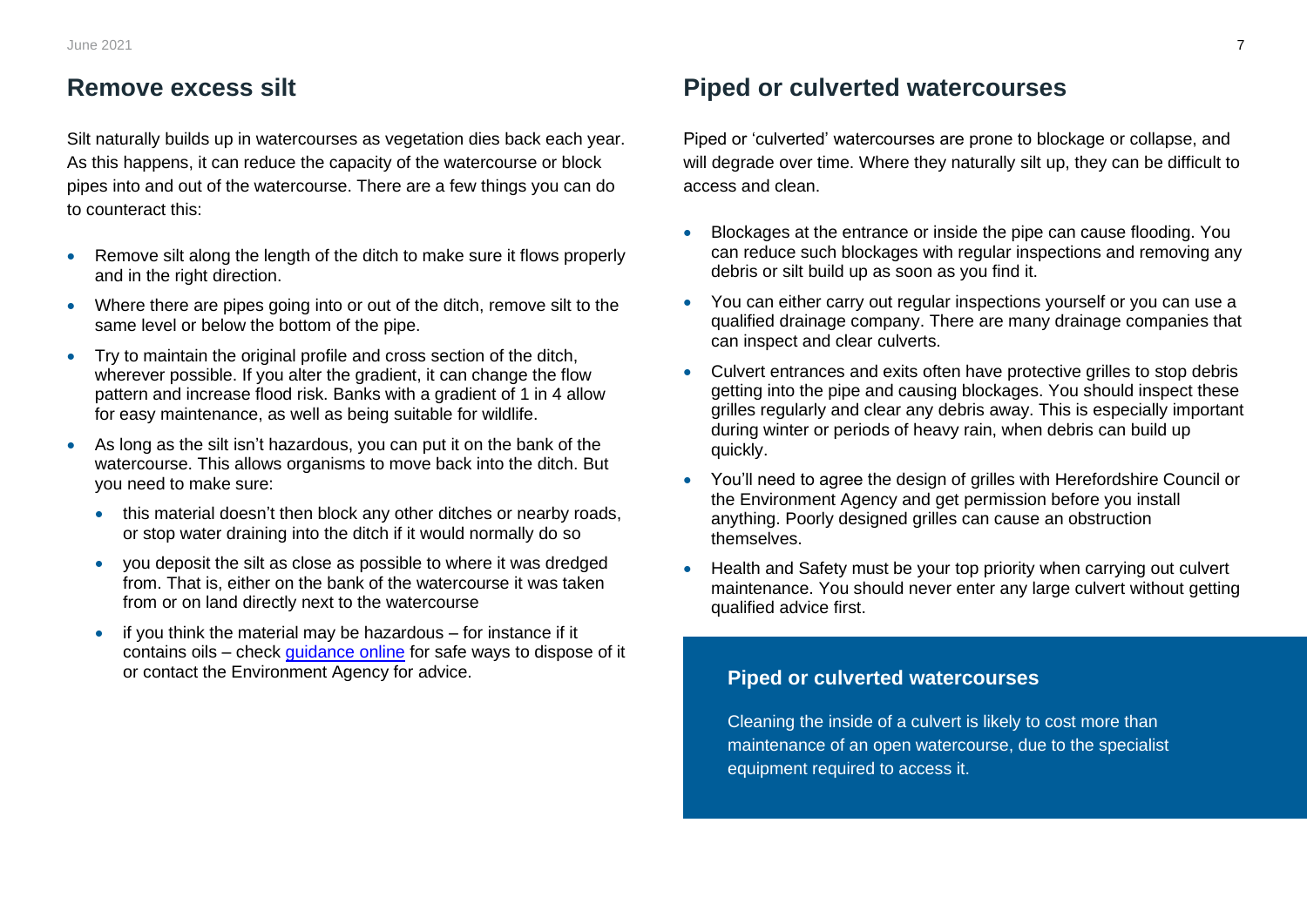# **Staying safe when you work on your watercourse**

When undertaking works within or adjacent to a watercourse, landowners must assess their works to ensure that they can be undertaken without putting themselves or others at any kind of risk. Due to the range of risks posed by both open and culverted watercourses, landowners should assess this on a case-by-case basis.

# **Personal safety**

In particular, you'll need to consider risks related to:

- silt or mud
- slippery banks near water
- being in or near deep or fast flowing water
- being near the highway
- working with plant or machinery
- being around culverts and enclosed spaces
- cutting down or working near trees If in any doubt you should always seek advice.

Always seek medical attention if you start to feel unwell after working near water.

You should wear protective clothing, such as gloves, and cover any cuts or scratches with waterproof plasters to prevent infection. If you get any cuts or scratches whilst you're working near water, make sure you clean them carefully afterwards.

# **Public safety**

When it is likely that watercourse maintenance will be in proximity to members of the public, on the highway or public rights of way for example, you need to carefully consider how to work safely.

Works on ditches or other features adjacent to the public highway should be carried out in such a way that no operative or item of plant encroaches onto the carriageway unless appropriate and advance signage is used.

- You should only use authorised signs, for example the 'men at work' sign. And, signs must be at least 750mm.
- Make sure signs are positioned to give maximum visibility and warning to other road users.
- Clean the road as necessary during the working day and always at the end of the working day.

If you're planning to do any works that will take place from the highway, you may need to get advance permission. You can contact our street works team via email on [hereford.streetworks@bblivingplaces.com](mailto:hereford.streetworks@bblivingplaces.com) to check.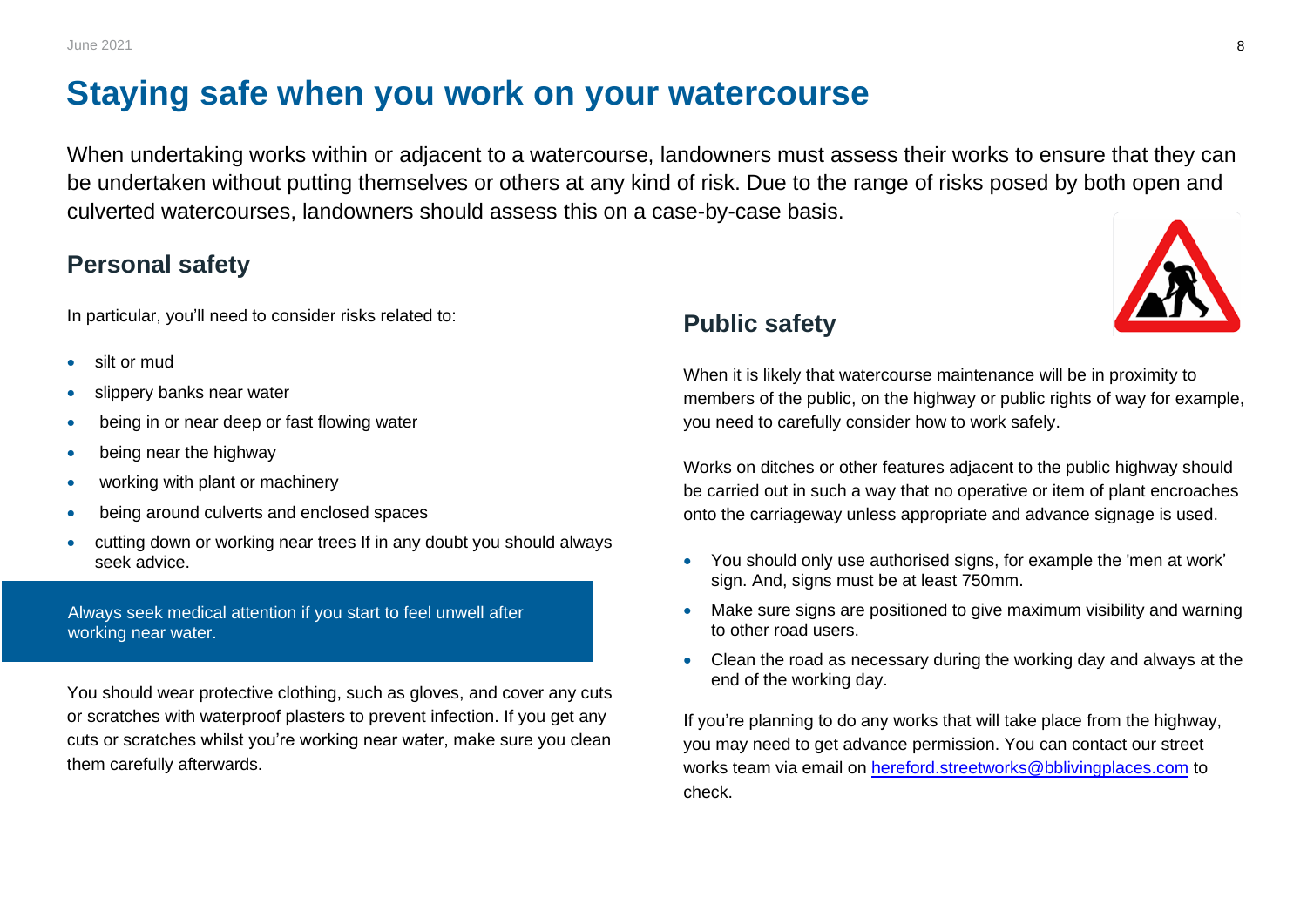## **Looking after wildlife**

Ditches can form very important habitats. They may support important species of flora and fauna that are protected. Or, they could have invasive species that are controlled under the Wildlife and [Countryside Act 1981.](https://www.legislation.gov.uk/ukpga/1981/69/contents)

#### **Protected species**

Protected species can include native crayfish, water voles, great crested newts, nesting birds, and bats. The Environment Agency on 03708 506 506 can advise you on protected species and any consents required before undertaking maintenance work. If you think the area you want to clear may contain any protected species, you need to get advice before you go ahead. To find out if protected species have been recorded on or near your land, please contact the Herefordshire Biodiversity Record Centre on 01432 260500 or via [hbrc@herefordshire.go.uk.](mailto:hbrc@herefordshire.go.uk) Or, contact [Herefordshire Wildlife Trust](https://www.herefordshirewt.org/) who may be able to support.

#### **Reducing the impact of maintenance works**

You should consider different methods of maintenance to reduce the impact on the environment – such as:

- using hand tools where possible to clear obstructions, rather than completely clearing a ditch of vegetation using machinery
- changing when you carry out any work to when vegetation has begun to die back - from late September into October. At this time, there should also be no wildlife nesting or breeding.
- check timings with the Environment Agency if working on a Salmonid watercourse
- planning work so that alternate stretches of a watercourse can be worked on each year, to make sure there's always a healthy vegetated

area where wildlife disturbed by maintenance can move to. But, you still need to make sure there's always a clear free flow to water at all times.

#### **Dealing with invasive species**

Some vegetation and animal species are non-native and considered invasive. If you have invasive plants or injurious weeds on your property, you have a responsibility to prevent them spreading or causing a nuisance. You must not plant, or otherwise cause to grow in the wild, any plant listed on schedule 9 of the Wildlife and Countryside Act 1981.



#### **You can get guidance from the Environment Agency**

If you own a larger watercourse, maintain multiple watercourses or are likely to be using large machinery to clean the watercourse you may find the [Drainage Channel](https://webarchive.nationalarchives.gov.uk/20150902174754/http:/publications.naturalengland.org.uk/publication/50004)  [Biodiversity Manual](https://webarchive.nationalarchives.gov.uk/20150902174754/http:/publications.naturalengland.org.uk/publication/50004) useful.

Invasive species frequently found alongside watercourses include Himalayan Balsam, Japanese Knotweed, and Giant Hogweed. You can find more information on how to identify invasive species and their management on the [GB non-native species secretariat website.](http://www.nonnativespecies.org/)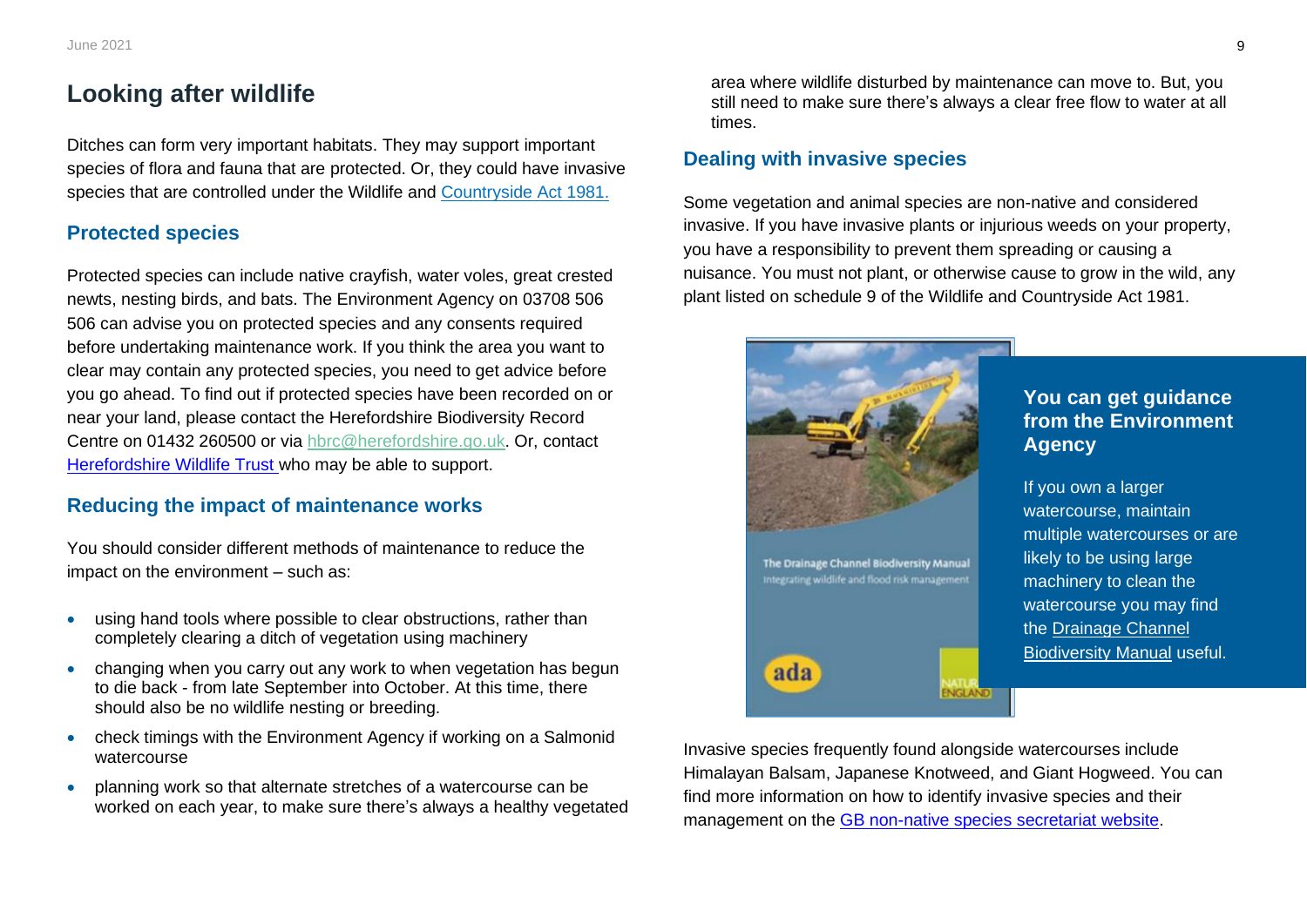# **Timing and tools for maintenance**

It's good practice, for all watercourses, to develop a programme that sets out how often you'll carry out any maintenance.

## **What to consider**

Make sure you carry out the majority of your clearance works after vegetation has begun to die back, from late September into October. At this time of year, it's also less likely for wildlife to be nesting or breeding around your ditches.  However check if working on a Salmonid watercourse.

#### **Good to know**

Most watercourses need some form of maintenance every year.

It's best to do most work in mid-Autumn - ahead of heavier water flow during the winter.

- You should try and carry out maintenance when the water level is at its lowest, when there hasn't been much rain.
- Plan your maintenance so there are stretches of habitat left intact, for example by trimming alternate banks each year. This means there's always a safe area wildlife can move to.
- If protected species have been recorded in your ditches you must make sure their habitats are not adversely affected.
- You'll need to check rubbish or weed screens and grilles regularly all year round - especially when high water flow is anticipated.
- You should remove any debris from ditches as soon as it starts to build up.

• You'll need to inspect culverted watercourses regularly for blockages or signs of collapse. If you can spot such problems before they become an obstruction to the watercourse, it reduces the likelihood of flooding. Many drainage companies will do jet cleaning or camera surveys, at a cost, or you can rod the culvert to check for blockages.

# **The right tools for the job**

It's better to carry out minor works regularly, to clear obstructions to the water flow, rather than completely remove all vegetation and silt from a watercourse in one go. The tools you'll need will depend on the scale of your watercourse and the extent of work you're doing.

For smaller landowners, such as householders, you can generally carry out maintenance best using hand tools, such as saws and shovels - this is less destructive to habitats, vegetation, and the bed of the watercourse.

Machinery, such as mini-diggers or tractor mounted ditching attachments, can clear large stretches of open ditch quickly. If you're using machinery like this, you still need to consider the sensitivity of the watercourse and plan maintenance to make sure stretches of habitat are left intact. You must also keep in mind the safety of highway users.

For culverted watercourses, you may need specialist tools to clear blockages or to carry out inspections. For this type of work, you can appoint drainage companies or contractors – if you do, it's a good idea to get a range of quotes.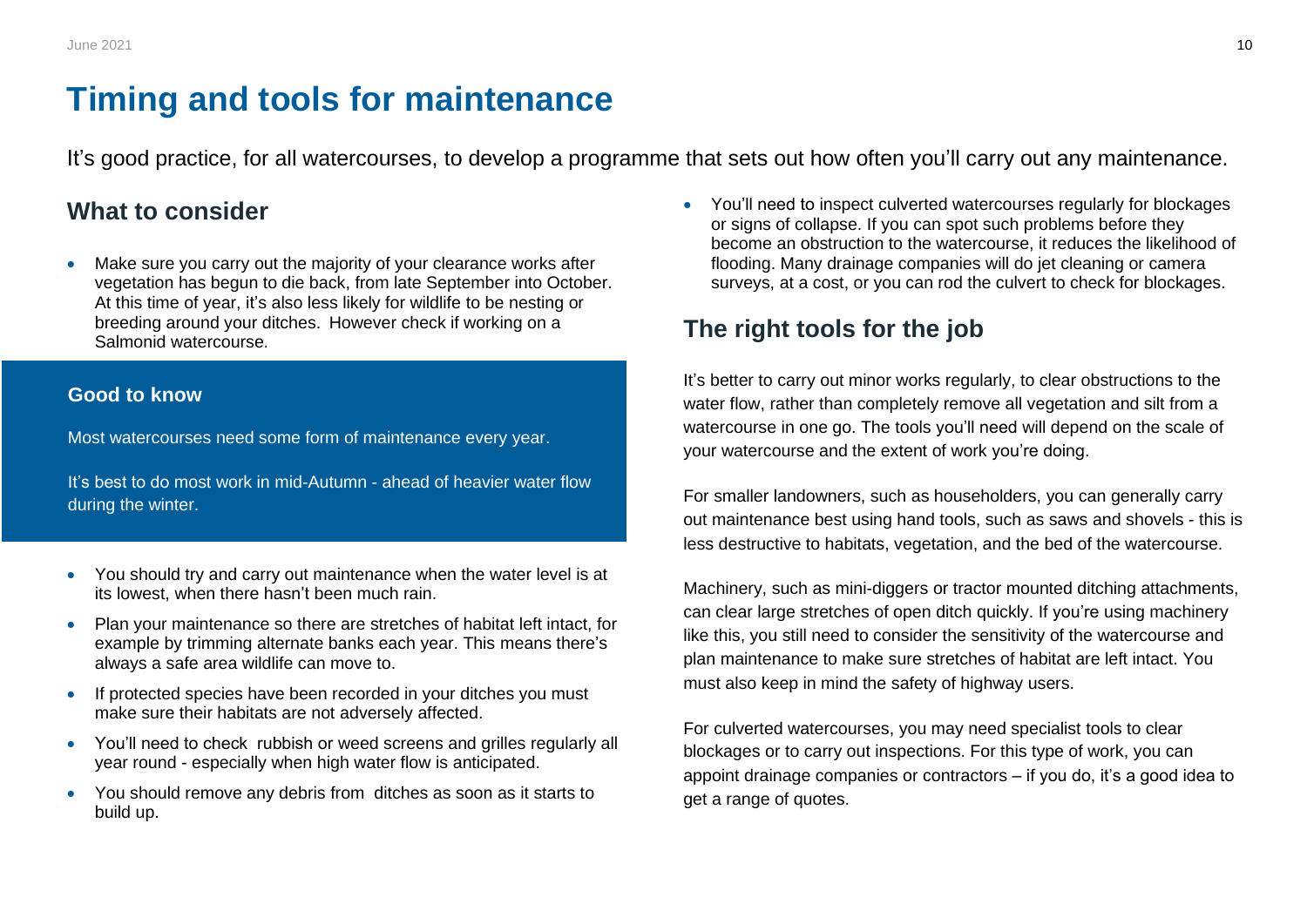# **Staying legal**

Whenever you carry out any maintenance to watercourses, you must make sure what you're doing is legal. General maintenance isn't likely to break the law, but if you want to alter the watercourse in any way, you're likely to need permission – Contact Herefordshire Council for advice if this is the case.

**Protected species:** You can contact Natural England to find out if you need permission to do any work on a watercourse that's on or near to a designated nature conservation site, protected site or contains protected species. Many farmers take part in wildlife stewardship schemes, which set clear rules for the maintenance of watercourses. Farmers should check compliance with agri-environment schemes.

**Waste management:** In some cases, ditch spoil or any invasive species you've removed can be categorised as hazardous waste. And, you might need Environment Agency licenses or exemptions - if in doubt check with your relevant Environment Agency office.

**Tree protection:** You must check with your local planning authority and make sure there are no tree preservation orders (TPOs) on any trees you're planning to work on.

**Traffic management**

If you think the work you're planning to do will mean the width of the carriageway will be restricted, it could mean you'll need traffic management to keep you and the public safe. If that's the case, you should contact our street works team via email: [hereford.streetworks@bblivingplaces.com.](mailto:hereford.streetworks@bblivingplaces.com)

**Altering the watercourse:** If you want to alter the route, shape or capacity of any watercourse - open or piped - so as to change the flow, or you wish to build near a watercourse, you're likely to need permission from the regulating body and the relevant landowners.

- **Main rivers:** If you want to carry out work on, over, under or near a main river or flood area, you must submit your plans to the Environment Agency and apply for Flood Defense Consent before you make any changes to a structure that helps control floods. You can find more information online: [https://www.gov.uk/flood-defence](https://www.gov.uk/flood-defence-consent-england-wales)[consent-england-wales.](https://www.gov.uk/flood-defence-consent-england-wales)
- **Ordinary watercourse:** For works on, over, under or near non-main rivers, that is ordinary watercourses, you'll need to get consent from [Herefordshire Council](https://www.herefordshire.gov.uk/downloads/file/2907/application_for_ordinary_watercourse_flood_defence_consent) before you do anything.